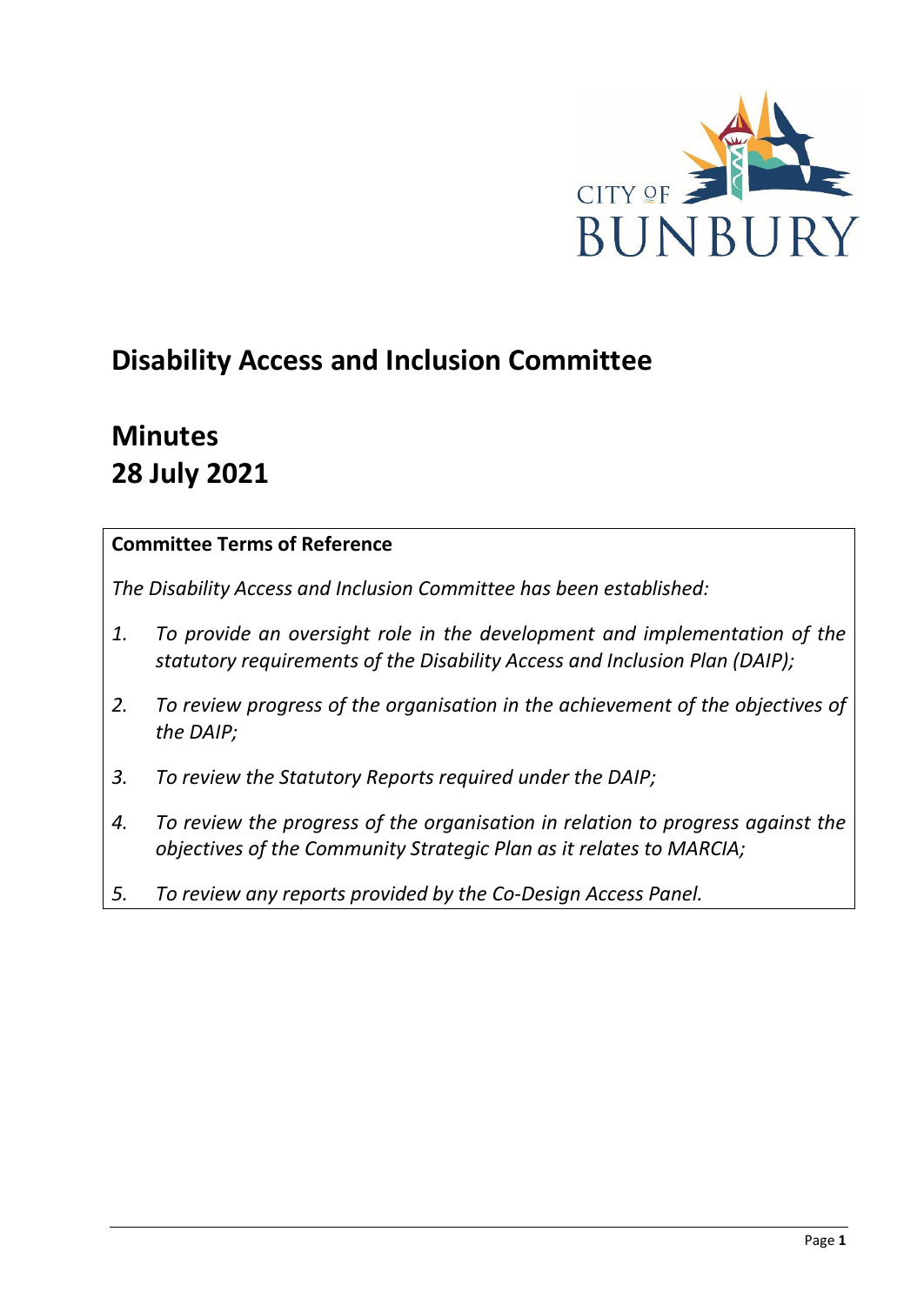#### **Table of Contents**

| ubie |  |
|------|--|
|      |  |
|      |  |

Item No

#### Page No

| 1. |     |                                                                     |  |
|----|-----|---------------------------------------------------------------------|--|
| 2. |     |                                                                     |  |
| 3. |     |                                                                     |  |
| 4. |     |                                                                     |  |
|    | 4.1 |                                                                     |  |
|    | 4.2 |                                                                     |  |
| 5. |     |                                                                     |  |
| 6. |     |                                                                     |  |
| 7. |     |                                                                     |  |
| 8. |     |                                                                     |  |
|    | 8.1 |                                                                     |  |
|    | 8.2 |                                                                     |  |
|    | 8.3 |                                                                     |  |
| 9. |     |                                                                     |  |
|    |     |                                                                     |  |
|    |     |                                                                     |  |
|    |     |                                                                     |  |
|    |     |                                                                     |  |
|    |     |                                                                     |  |
|    |     |                                                                     |  |
|    |     | 12.1 Response to Previous Questions from Members taken on Notice 18 |  |
|    |     |                                                                     |  |
|    |     |                                                                     |  |
|    |     |                                                                     |  |
|    |     |                                                                     |  |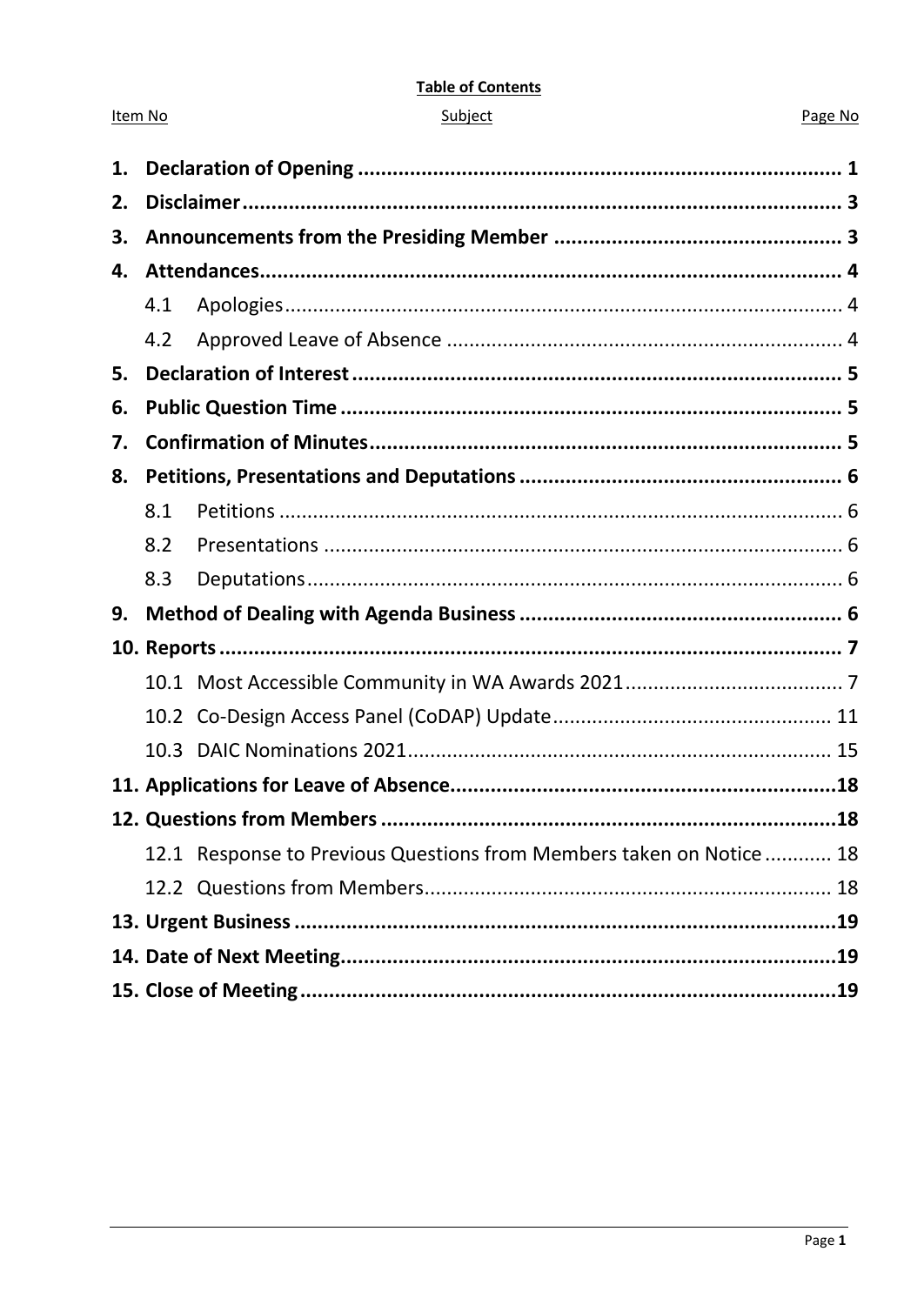# **Acknowledgement of Country**

\_\_\_\_\_\_\_\_\_\_\_\_\_\_\_\_\_\_\_\_\_\_\_\_\_\_\_\_\_\_\_\_\_\_\_\_\_\_\_\_\_\_\_\_\_\_\_\_\_\_\_\_\_\_\_\_\_\_\_\_\_\_\_\_\_\_\_\_\_\_\_\_\_\_\_\_\_\_\_\_\_\_\_\_\_\_\_\_\_\_\_\_\_\_\_

We acknowledge the Traditional Custodians of this land, the Wardandi Noongar people, and pay our respects to Elders past, present and future.

# **Vision**

Bunbury: welcoming and full of opportunities.

# **Organisational Values**

## #WEARECOB

| <b>WE ARE COMMUNITY</b> | We are one team<br>We keep each other safe<br>We display empathy and respect<br>We have fun and celebrate our successes<br>We work together to achieve great<br>outcomes                                                               |
|-------------------------|----------------------------------------------------------------------------------------------------------------------------------------------------------------------------------------------------------------------------------------|
| <b>WE ARE OPEN</b>      | We are open to opportunities<br>We actively listen and think things through<br>We are inclusive and treat everyone equally<br>We are honest and open in our<br>communications<br>We are open to feedback to improve our<br>performance |
| <b>WE ARE BRAVE</b>     | We lead the change, we own it<br>We trust and empower each other<br>We have the difficult conversations early<br>We hold ourselves to the highest standard<br>We have the courage to improve and<br>simplify                           |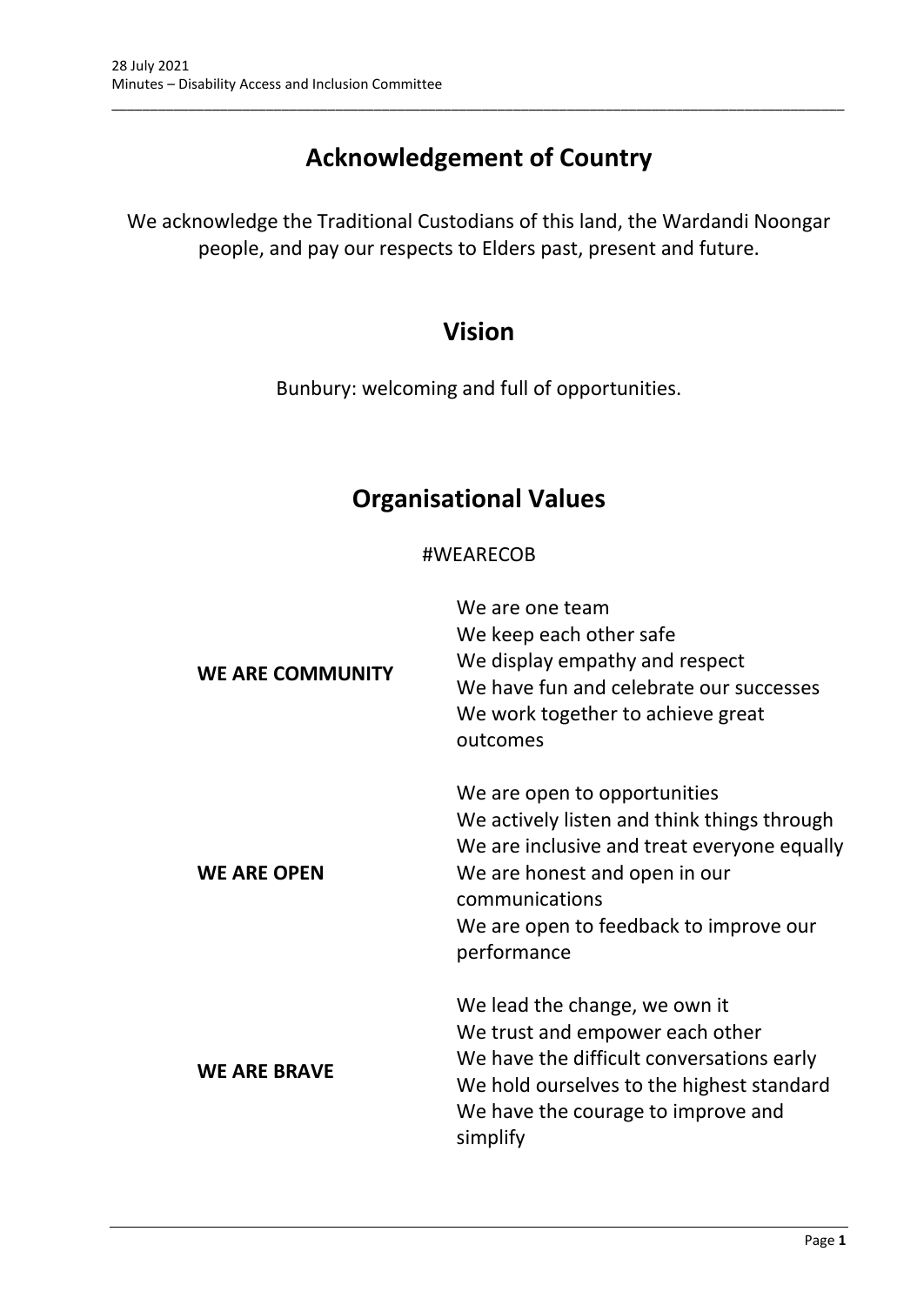

# **Disability Access and Inclusion Committee**

# **Minutes 28 July 2021**

Members of the public to note that recommendations made by this committee are not final and will be subject to adoption (or otherwise) at a future meeting of the Bunbury City Council.

# <span id="page-3-0"></span>**1. Declaration of Opening**

Cr Turner was the Presiding Member at the meeting. Cr Turner declared the meeting open at 4:03pm.

Cr Turner noted that Cr Steck had requested that she be able to participate in the meeting by phone.

# **Participation of Cr Steck**

Cr Steck requests to participate in this Disability Access and Inclusion Meeting via telephone. In order for Cr Steck to participate, three conditions must be met in accordance with regulation 14A(1) of the Local Government (Administration) Regulations 1996:

- a) the person is simultaneously in audio contact, by telephone or other means of instantaneous communication, with each other person present at the meeting; and
- b) the person is in a suitable place; and
- c) the council has approved of the arrangement.

Cr Steck has advised that she will be situated at 36 Frangipani Drive, Broome for the duration of the meeting.

Regulation 14A(4) defines a suitable place as a place that the council has approved as a suitable place for the purpose of this regulation and that is located: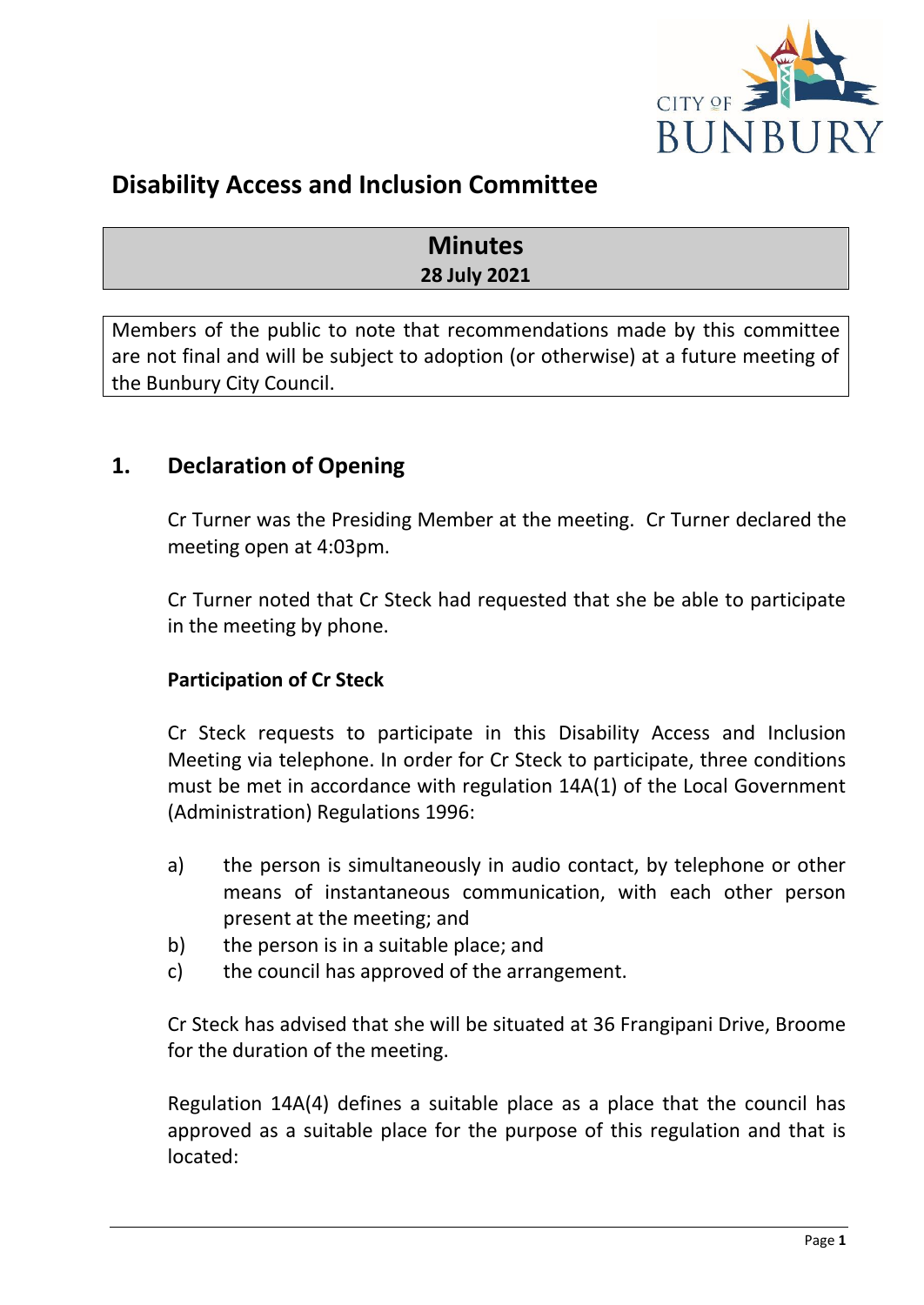- a) in a townsite or other residential area; and
- b) 150 km or further from the place at which the meeting is to be held under regulation 12, measured along the shortest road route ordinarily used for travelling.

\_\_\_\_\_\_\_\_\_\_\_\_\_\_\_\_\_\_\_\_\_\_\_\_\_\_\_\_\_\_\_\_\_\_\_\_\_\_\_\_\_\_\_\_\_\_\_\_\_\_\_\_\_\_\_\_\_\_\_\_\_\_\_\_\_\_\_\_\_\_\_\_\_\_\_\_\_\_\_\_\_\_\_\_\_\_\_\_\_\_\_\_\_\_\_

This location complies with the geographical requirements of regulation 14A(4)(b), being more than 150km from the place at which the meeting is being held.

To fulfil this request, the Disability Access and Inclusion Committee consideration is required as follows:

That the Disability Access and Inclusion Committee:

- 1. Approves 36 Frangipani Drive, Broome as a suitable place for the purposes of Regulations 14A(1)(b) and 14A(4).
- 2. Approves the participation of Cr Steck at the Disability Access and Inclusion Meeting held 28 July 2021 via telephone pursuant to Regulation 14A(1)(c).

## **Outcome of the Meeting held 18 28 July 2021**

The recommendation (as printed) was moved Charmaine Herbst, seconded Jessica Te Ngaio.

The Presiding Member put the motion to the vote and it was adopted unanimously to become the Committee's decision on the matter.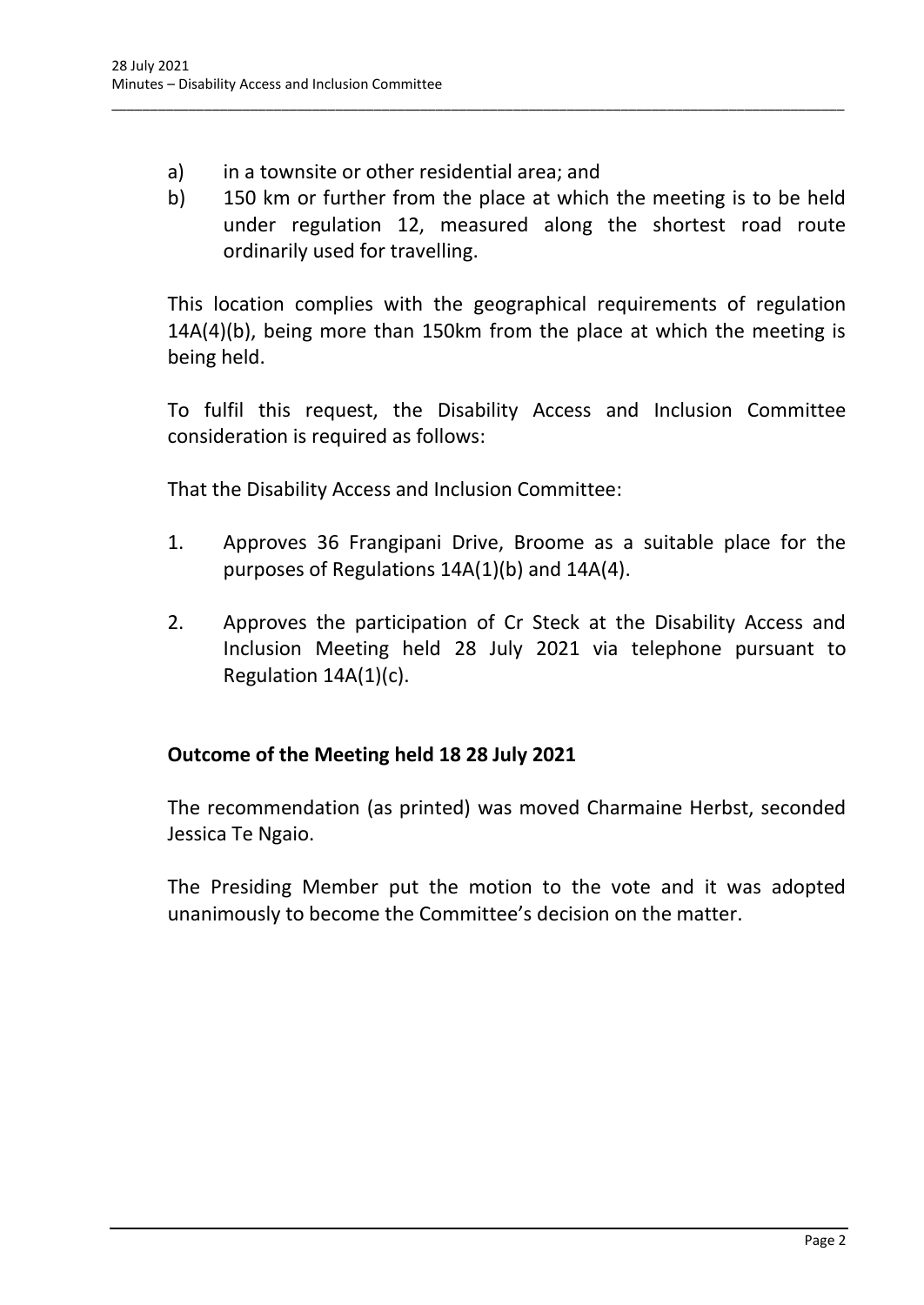## **Committee Decision**

That the Disability Access and Inclusion Committee:

1. Approves 36 Frangipani Drive, Broome as a suitable place for the purposes of Regulations 14A(1)(b) and 14A(4).

\_\_\_\_\_\_\_\_\_\_\_\_\_\_\_\_\_\_\_\_\_\_\_\_\_\_\_\_\_\_\_\_\_\_\_\_\_\_\_\_\_\_\_\_\_\_\_\_\_\_\_\_\_\_\_\_\_\_\_\_\_\_\_\_\_\_\_\_\_\_\_\_\_\_\_\_\_\_\_\_\_\_\_\_\_\_\_\_\_\_\_\_\_\_\_

2. Approves the participation of Cr Steck at the Disability Access and Inclusion Meeting held 28 July 2021 via telephone pursuant to Regulation 14A(1)(c).

CARRIED 4 votes "for" / Nil votes "against"

Danika Wellington phoned Cr Steck who joined the meeting at 4:05pm.

# <span id="page-5-0"></span>**2. Disclaimer**

Not applicable to this committee.

# <span id="page-5-1"></span>**3. Announcements from the Presiding Member**

There were no announcements from the Presiding Member.

Danika Wellington, Senior Community Partnerships Officer introduced Lorraine Crook, Community Partnerships Officer – Inclusion who would be the Responsible Officer for the Committee going forward.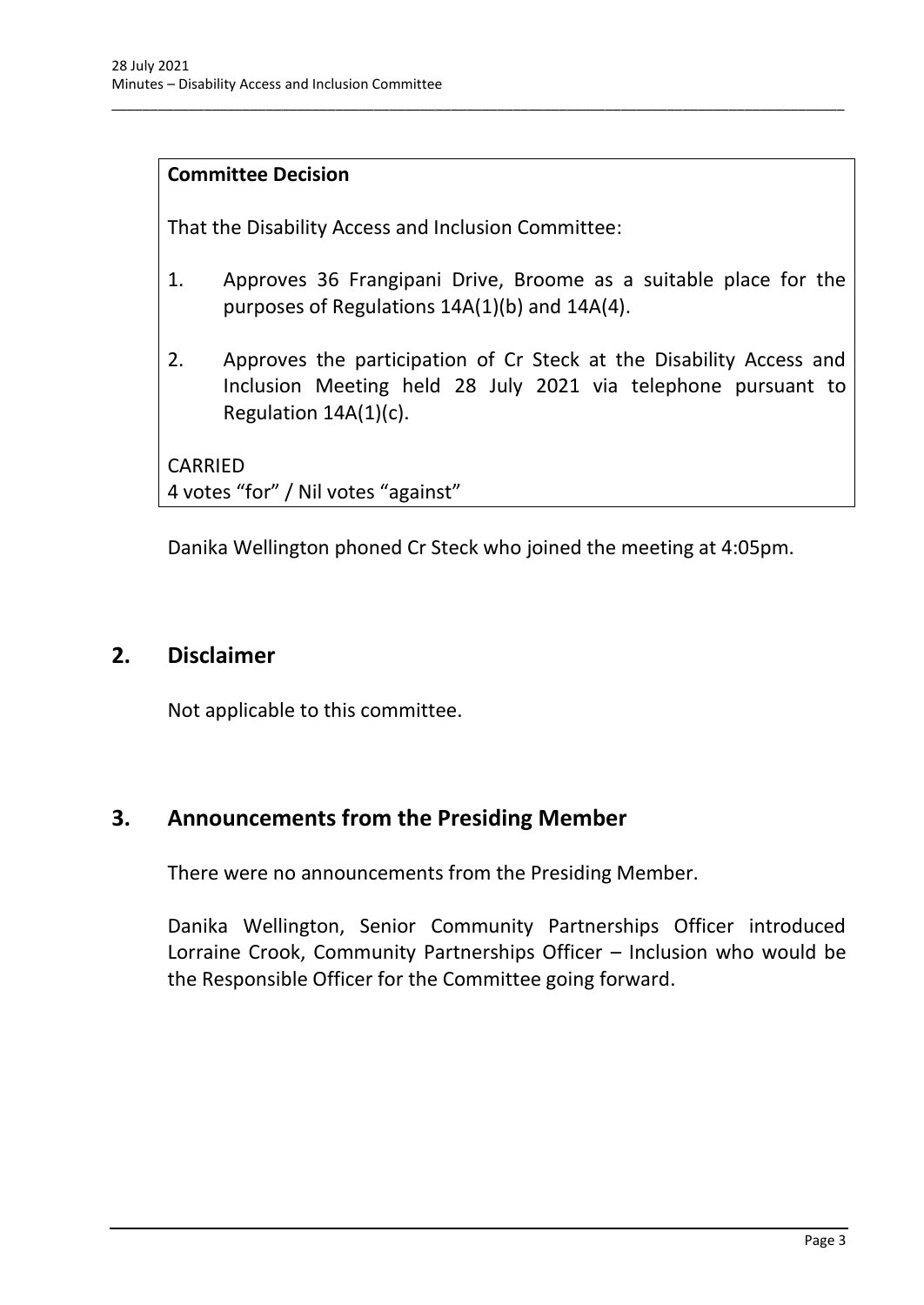# <span id="page-6-0"></span>**4. Attendances**

#### *Committee Members:*

| <b>Member Name</b>                     | <b>Representing</b>                                             |
|----------------------------------------|-----------------------------------------------------------------|
| Cr Karen Turner                        | <b>Councillor Representative</b>                                |
| Michelle<br><b>Cr</b><br>(from 4:05pm) | Steck   Councillor Representative                               |
| <b>Charmaine Herbst</b>                | Community Service Organisation Representative<br>(Wanslea NDIS) |
| Jessica Te Ngaio                       | <b>Community Representative</b>                                 |
| <b>Gary Barbour</b>                    | Director Sustainable Communities                                |

\_\_\_\_\_\_\_\_\_\_\_\_\_\_\_\_\_\_\_\_\_\_\_\_\_\_\_\_\_\_\_\_\_\_\_\_\_\_\_\_\_\_\_\_\_\_\_\_\_\_\_\_\_\_\_\_\_\_\_\_\_\_\_\_\_\_\_\_\_\_\_\_\_\_\_\_\_\_\_\_\_\_\_\_\_\_\_\_\_\_\_\_\_\_\_

#### *Support Staff:*

| <b>Name</b>       | <b>Title</b>                                       |
|-------------------|----------------------------------------------------|
| Lorraine Crook    | Community Partnerships Officer - Inclusion         |
| Danika Wellington | Senior Community Partnerships Officer              |
| Sarah Upton       | <b>Manager Community Services</b>                  |
| Liz Allan         | Executive Assistant (Research and Projects) to the |
|                   | Director Sustainable Communities.                  |

## <span id="page-6-1"></span>**4.1 Apologies**

Mal Osborne, CEO was an apology and Gary Barbour, Director Sustainable Communities attended as his representative.

Mark Blowers and Steve de Meillon, Team Leader Community Partnerships were apologies for the meeting.

Melissa Portolan was absent from the meeting.

# <span id="page-6-2"></span>**4.2 Approved Leave of Absence**

Nil.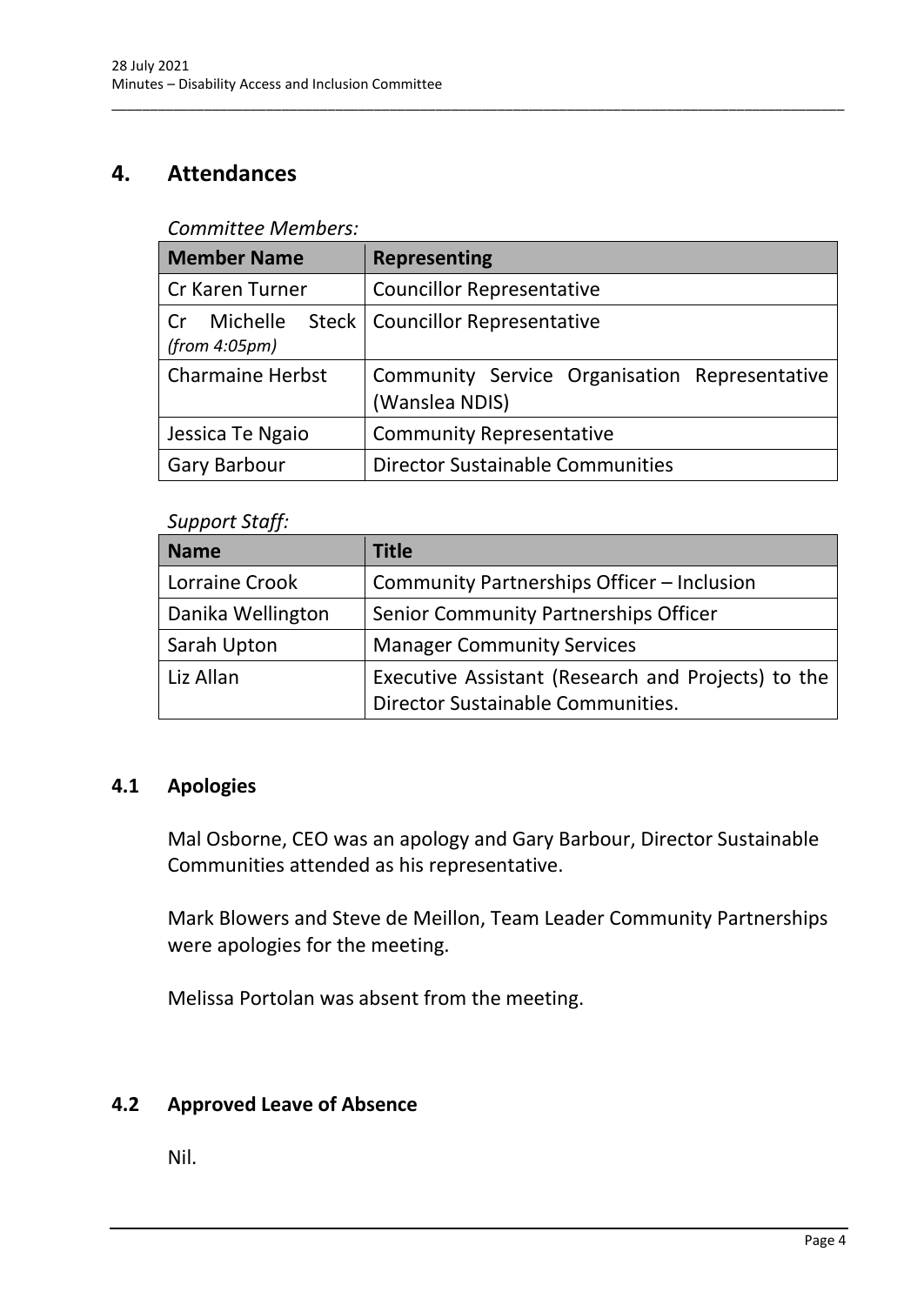# <span id="page-7-0"></span>**5. Declaration of Interest**

IMPORTANT: Committee members to complete a "Disclosure of Interest" form for each item on the agenda in which they wish to disclose a financial/proximity/impartiality interest. They should give the form to the Presiding Member before the meeting commences. After the meeting, the form is to be forwarded to the Administration Services Section for inclusion in the Corporate Financial Disclosures Register.

\_\_\_\_\_\_\_\_\_\_\_\_\_\_\_\_\_\_\_\_\_\_\_\_\_\_\_\_\_\_\_\_\_\_\_\_\_\_\_\_\_\_\_\_\_\_\_\_\_\_\_\_\_\_\_\_\_\_\_\_\_\_\_\_\_\_\_\_\_\_\_\_\_\_\_\_\_\_\_\_\_\_\_\_\_\_\_\_\_\_\_\_\_\_\_

# <span id="page-7-1"></span>**6. Public Question Time**

Not applicable to this committee.

# <span id="page-7-2"></span>**7. Confirmation of Minutes**

The Minutes of the meeting of the Disability Access and Inclusion Committee Meeting held 19 May 2021 had been circulated.

#### **Recommendation**

That the Minutes of the Disability Access and Inclusion Committee Meeting held 19 May 2021 be confirmed as a true and correct record.

## **Outcome of the Meeting held 28 July 2021**

The recommendation (as printed) was moved Jessica Te Ngaio, seconded Charmaine Herbst.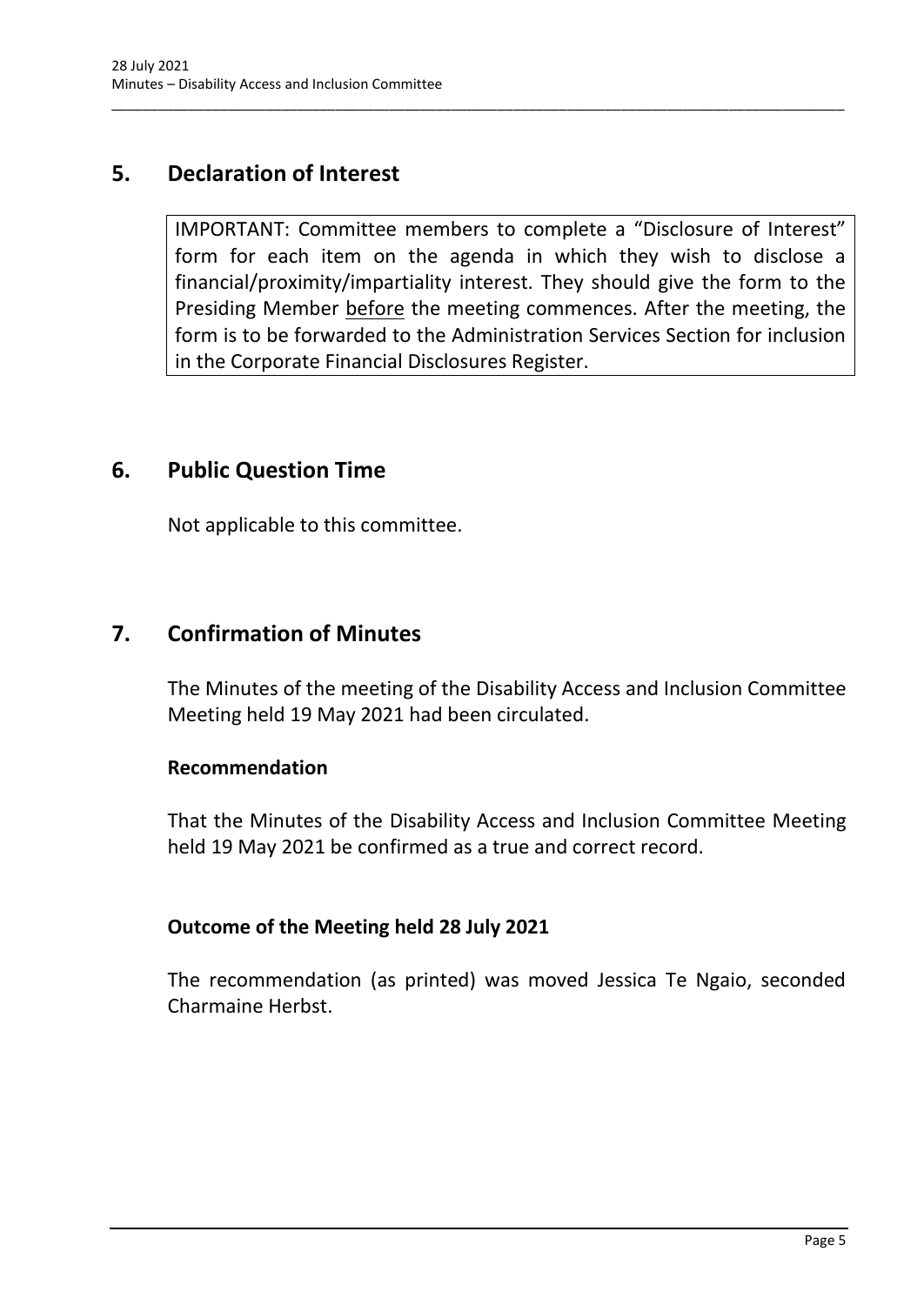The Presiding Member put the motion to the vote and it was adopted unanimously to become the Committee's decision on the matter.

\_\_\_\_\_\_\_\_\_\_\_\_\_\_\_\_\_\_\_\_\_\_\_\_\_\_\_\_\_\_\_\_\_\_\_\_\_\_\_\_\_\_\_\_\_\_\_\_\_\_\_\_\_\_\_\_\_\_\_\_\_\_\_\_\_\_\_\_\_\_\_\_\_\_\_\_\_\_\_\_\_\_\_\_\_\_\_\_\_\_\_\_\_\_\_

## **Committee Decision**

That the Minutes of the Disability Access and Inclusion Committee Meeting held 19 May 2021 be confirmed as a true and correct record.

CARRIED 5 votes "for" / Nil votes "against"

## <span id="page-8-0"></span>**8. Petitions, Presentations and Deputations**

#### <span id="page-8-1"></span>**8.1 Petitions**

Nil

#### <span id="page-8-2"></span>**8.2 Presentations**

Nil

#### <span id="page-8-3"></span>**8.3 Deputations**

Nil

# <span id="page-8-4"></span>**9. Method of Dealing with Agenda Business**

Items are dealt with in the order that they appear.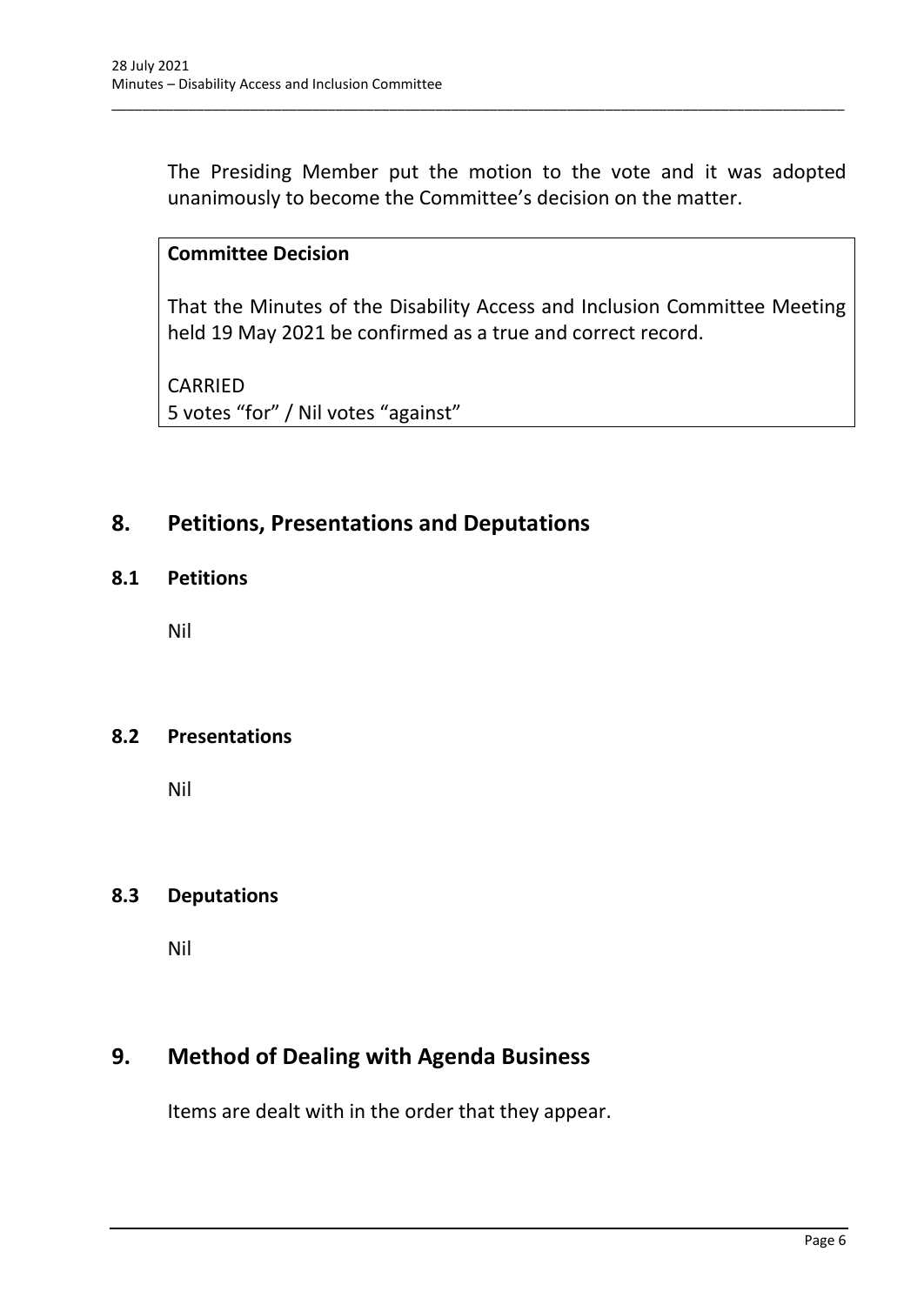# <span id="page-9-0"></span>**10. Reports**

#### <span id="page-9-1"></span>**10.1 Most Accessible Community in WA Awards 2021**

| <b>Applicant/Proponent:</b> | Internal                                       |
|-----------------------------|------------------------------------------------|
| <b>Responsible Officer:</b> | Lorraine Crook, Community Partnerships Officer |
| <b>Responsible</b>          | Sarah Upton, Manager Community Services        |
| Manager:                    |                                                |
| <b>Executive:</b>           | Gary Barbour, Director Sustainable Communities |
| <b>Authority/Discretion</b> | Advocacy<br>Review                             |
|                             | Executive/Strategic<br>Quasi-Judicial          |
|                             | Legislative<br>Information                     |
|                             | <b>Purposes</b>                                |
| <b>Attachments:</b>         | Nil                                            |

\_\_\_\_\_\_\_\_\_\_\_\_\_\_\_\_\_\_\_\_\_\_\_\_\_\_\_\_\_\_\_\_\_\_\_\_\_\_\_\_\_\_\_\_\_\_\_\_\_\_\_\_\_\_\_\_\_\_\_\_\_\_\_\_\_\_\_\_\_\_\_\_\_\_\_\_\_\_\_\_\_\_\_\_\_\_\_\_\_\_\_\_\_\_\_

#### **Summary**

The Regional Capitals Alliance WA are now seeking nominations for the 2021 Most Accessible Community in Western Australia (MACWA) Awards.

#### **Executive Recommendation**

That the Disability Access and Inclusion Committee note the information presented in this report.

#### **Strategic Relevance**

| Theme 1:       | Our community and culture                                                      |
|----------------|--------------------------------------------------------------------------------|
| Goal:          | A safe, healthy and cohesive community, with a rich                            |
|                | cultural life, and supportive social environment                               |
| Objective 1.5: | Establish Bunbury as the Most Accessible Regional City in<br>Australia by 2020 |

#### **Regional Impact Statement**

The MACWA Awards offer an opportunity to be recognised across the state for achieving excellence in access and inclusion.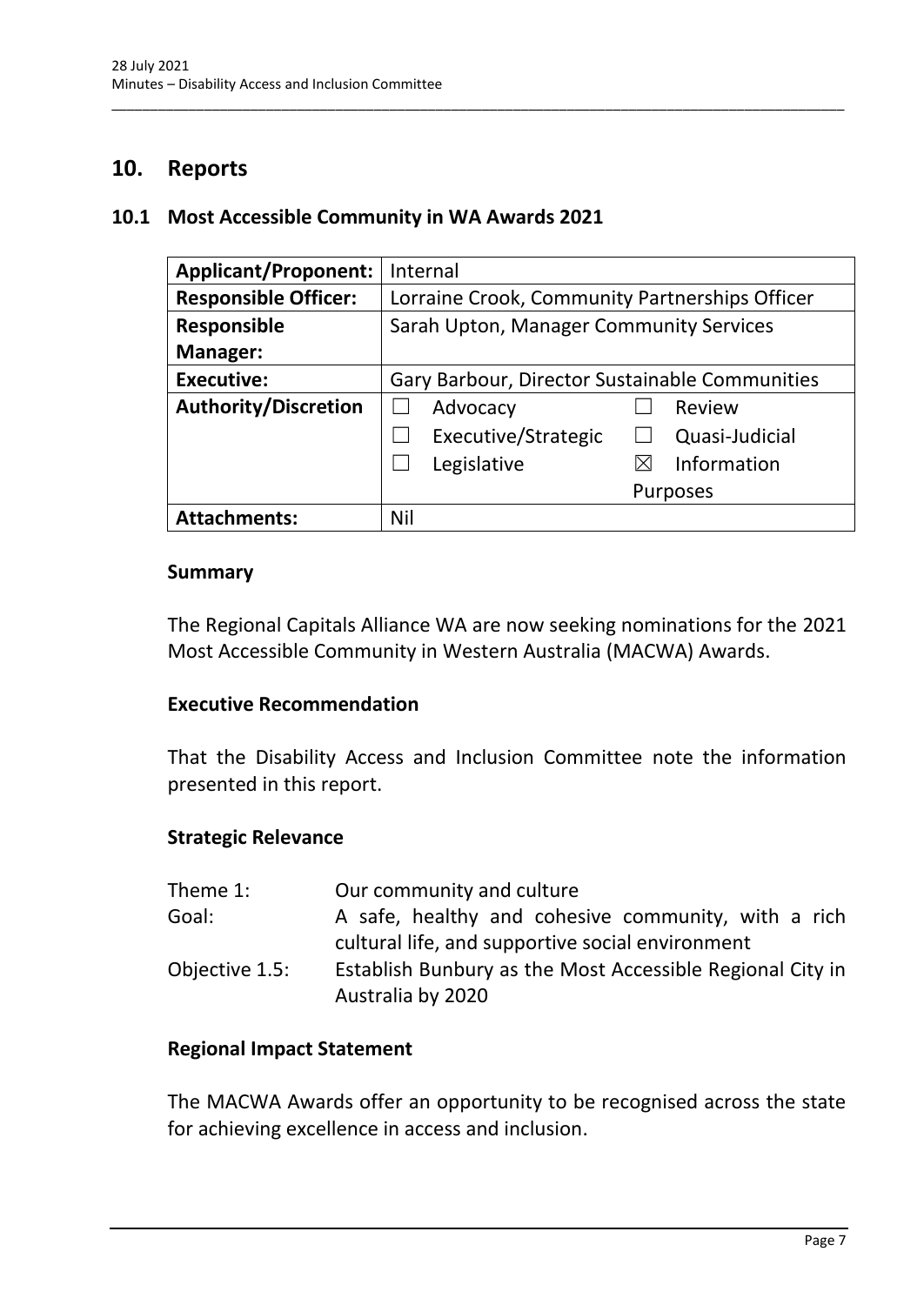## **Background**

The City of Bunbury worked with the Regional Capitals Alliance WA to develop the Most Accessible Community in Western Australia (MACWA) Awards in 2018. This aligned with the City's goal to be recognised as the Most Accessible Regional City in Australia (MARCIA) and provided a vehicle for Local Government authorities across the state to bring focus and recognition to the work they undertake to improve access and inclusion.

\_\_\_\_\_\_\_\_\_\_\_\_\_\_\_\_\_\_\_\_\_\_\_\_\_\_\_\_\_\_\_\_\_\_\_\_\_\_\_\_\_\_\_\_\_\_\_\_\_\_\_\_\_\_\_\_\_\_\_\_\_\_\_\_\_\_\_\_\_\_\_\_\_\_\_\_\_\_\_\_\_\_\_\_\_\_\_\_\_\_\_\_\_\_\_

The awards have been delivered in 2018 and 2019 with the 2020 awards postponed due to the impact of COVID-19. This year's nominations will cover work undertaken since July 2019 to December 2020.

## **Council Policy Compliance**

The DAIC operates under the Council's Code of Conduct.

The City's DAIP commitments are outlined in the Access and Inclusion Council Policy.

## **Legislative Compliance**

*Disability Services Act 1993 (amended 2004) Local Government Act 1995*

#### **Officer Comments**

The MACWA Awards are an opportunity for the City to showcase and be recognised for the ongoing commitment the City has made to improve access and inclusion. The nomination period closes on 31 July 2021.

The City will nominate as a Regional City, highlighting projects in the following categories:

*Category 2: Infrastructure and public open space inclusion and accessibility*

• Youth Precinct Development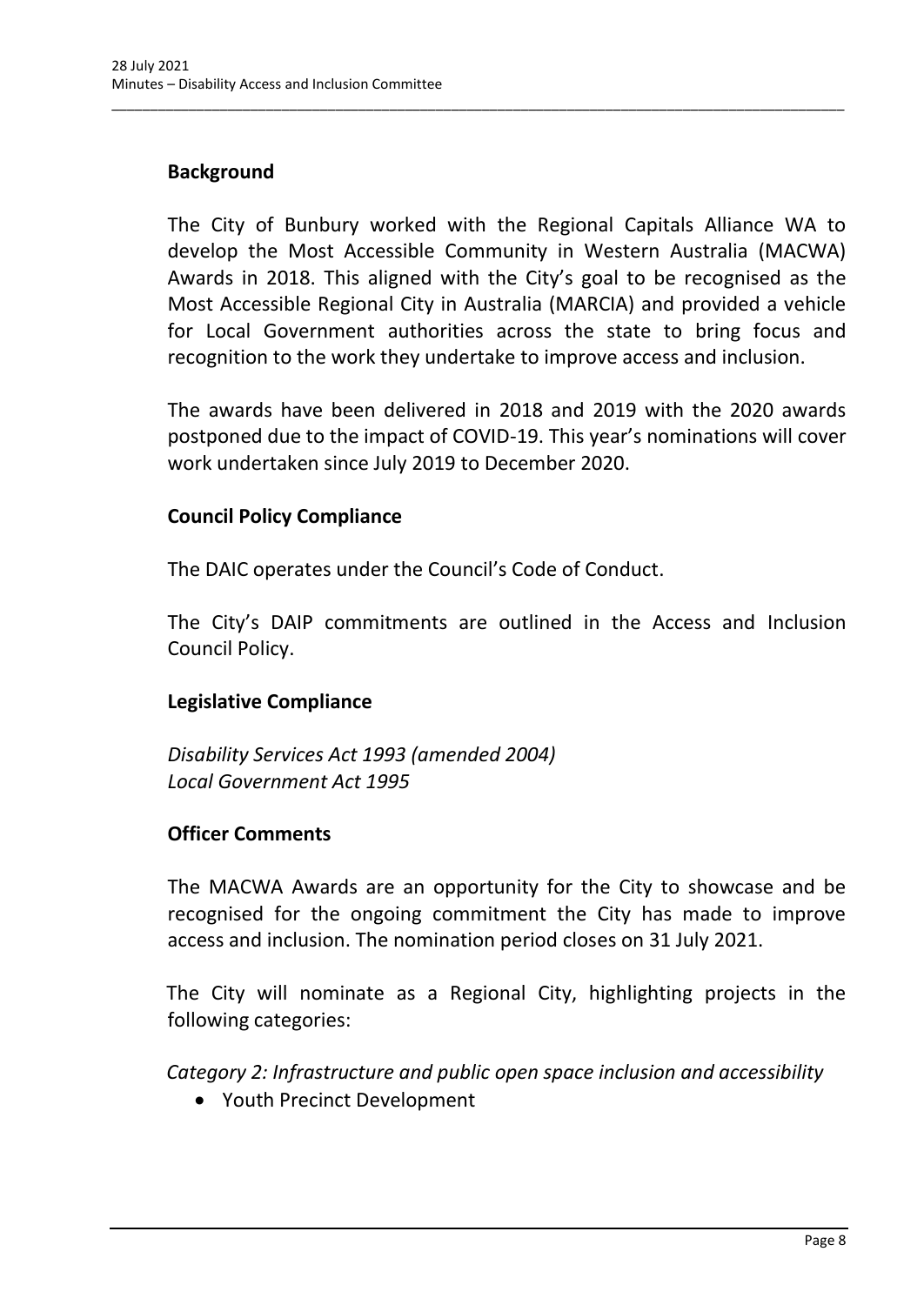## *Category 3: Leadership*

• Co-Design Access Panel

Local Government winners of each category will receive \$500 to donate to a local not-for-profit or community group in their area, with an overall winner receiving an extra \$500 from the Regional Capitals Alliance of WA. Winners will be announced at the WALGA AGM in September 2021.

\_\_\_\_\_\_\_\_\_\_\_\_\_\_\_\_\_\_\_\_\_\_\_\_\_\_\_\_\_\_\_\_\_\_\_\_\_\_\_\_\_\_\_\_\_\_\_\_\_\_\_\_\_\_\_\_\_\_\_\_\_\_\_\_\_\_\_\_\_\_\_\_\_\_\_\_\_\_\_\_\_\_\_\_\_\_\_\_\_\_\_\_\_\_\_

## **Analysis of Financial and Budget Implications**

There are no financial or budgetary implications associated with this report.

## **Community Consultation**

Not applicable

# **Councillor/Officer Consultation**

Not applicable

# **Applicant Consultation**

Not applicable

## **Timeline: Council Decision Implementation**

The City's application will be submitted prior to the closing date of 31 July 2021. The outcome will be announced on 20 September 2021 at the WALGA AGM.

## **Outcome of the Meeting held 28 July 2021**

Danika Wellington, Senior Community Partnerships Officer noted that the closing date for application had been extended to 16 August 2021.

The recommendation (as printed) was moved Gary Barbour, seconded Jessica Te Ngaio.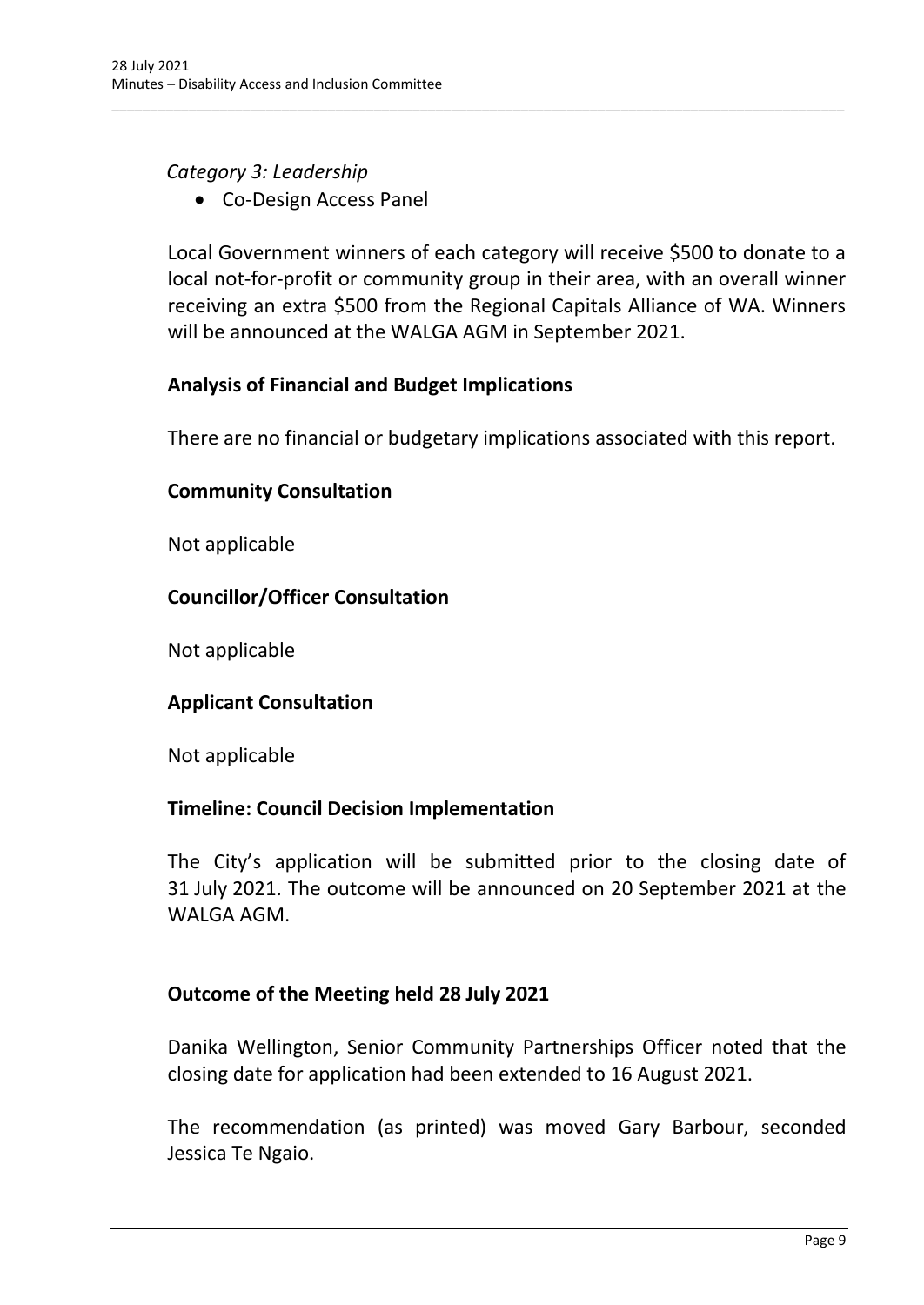The Presiding Member put the motion to the vote and it was adopted unanimously to become the Committee's decision on the matter.

\_\_\_\_\_\_\_\_\_\_\_\_\_\_\_\_\_\_\_\_\_\_\_\_\_\_\_\_\_\_\_\_\_\_\_\_\_\_\_\_\_\_\_\_\_\_\_\_\_\_\_\_\_\_\_\_\_\_\_\_\_\_\_\_\_\_\_\_\_\_\_\_\_\_\_\_\_\_\_\_\_\_\_\_\_\_\_\_\_\_\_\_\_\_\_

## **Committee Decision**

That the Disability Access and Inclusion Committee note the information presented in this report.

CARRIED 5 votes "for" / Nil votes "against"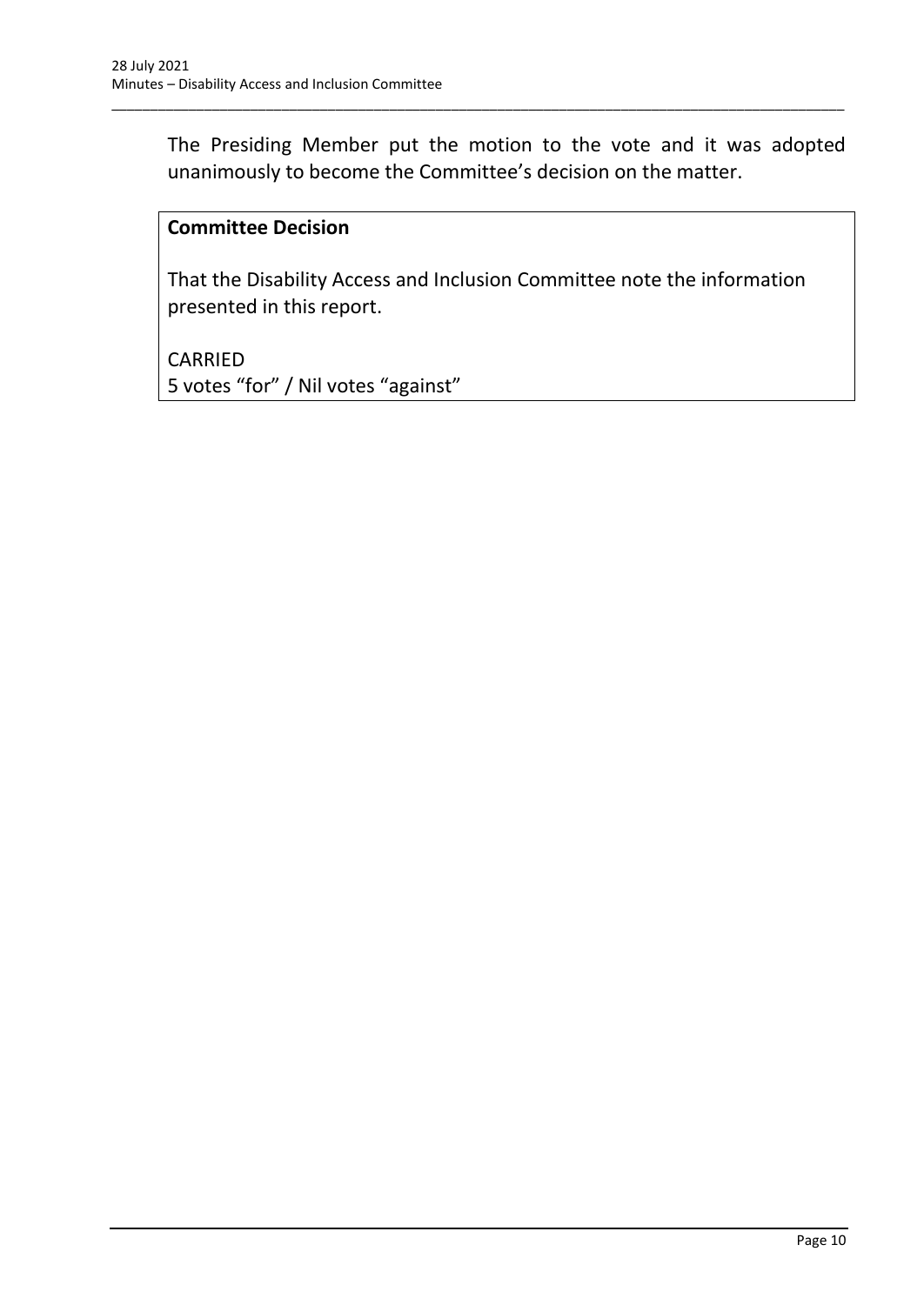# <span id="page-13-0"></span>**10.2 Co-Design Access Panel (CoDAP) Update**

| <b>Applicant/Proponent:</b> | Internal                                       |
|-----------------------------|------------------------------------------------|
| <b>Responsible Officer:</b> | Lorraine Crook, Community Partnerships Officer |
| <b>Responsible</b>          | Sarah Upton, Manager Community Services        |
| <b>Manager:</b>             |                                                |
| <b>Executive:</b>           | Gary Barbour, Director Sustainable Communities |
| <b>Authority/Discretion</b> | Advocacy<br>Review                             |
|                             | Executive/Strategic<br>Quasi-Judicial          |
|                             | Information<br>Legislative<br>⋉                |
|                             | Purposes                                       |
| <b>Attachments:</b>         | Nil                                            |

\_\_\_\_\_\_\_\_\_\_\_\_\_\_\_\_\_\_\_\_\_\_\_\_\_\_\_\_\_\_\_\_\_\_\_\_\_\_\_\_\_\_\_\_\_\_\_\_\_\_\_\_\_\_\_\_\_\_\_\_\_\_\_\_\_\_\_\_\_\_\_\_\_\_\_\_\_\_\_\_\_\_\_\_\_\_\_\_\_\_\_\_\_\_\_

#### **Summary**

The purpose of this report is to provide an update on two key projects the Co-Design Access Panel (CoDAP) have been involved in being the Communication Boards and the Accessible Events Trailer.

#### **Executive Recommendation**

That the Disability Access and Inclusion Committee note the information presented in this report.

#### **Strategic Relevance**

| Theme 1:       | Our community and culture                                                                               |
|----------------|---------------------------------------------------------------------------------------------------------|
| Goal:          | A safe, healthy and cohesive community, with a rich<br>cultural life, and supportive social environment |
| Objective 1.5: | Establish Bunbury as the Most Accessible Regional City in<br>Australia by 2020                          |

#### **Regional Impact Statement**

Both projects provide widespread benefit for people with disability in the Greater Bunbury region.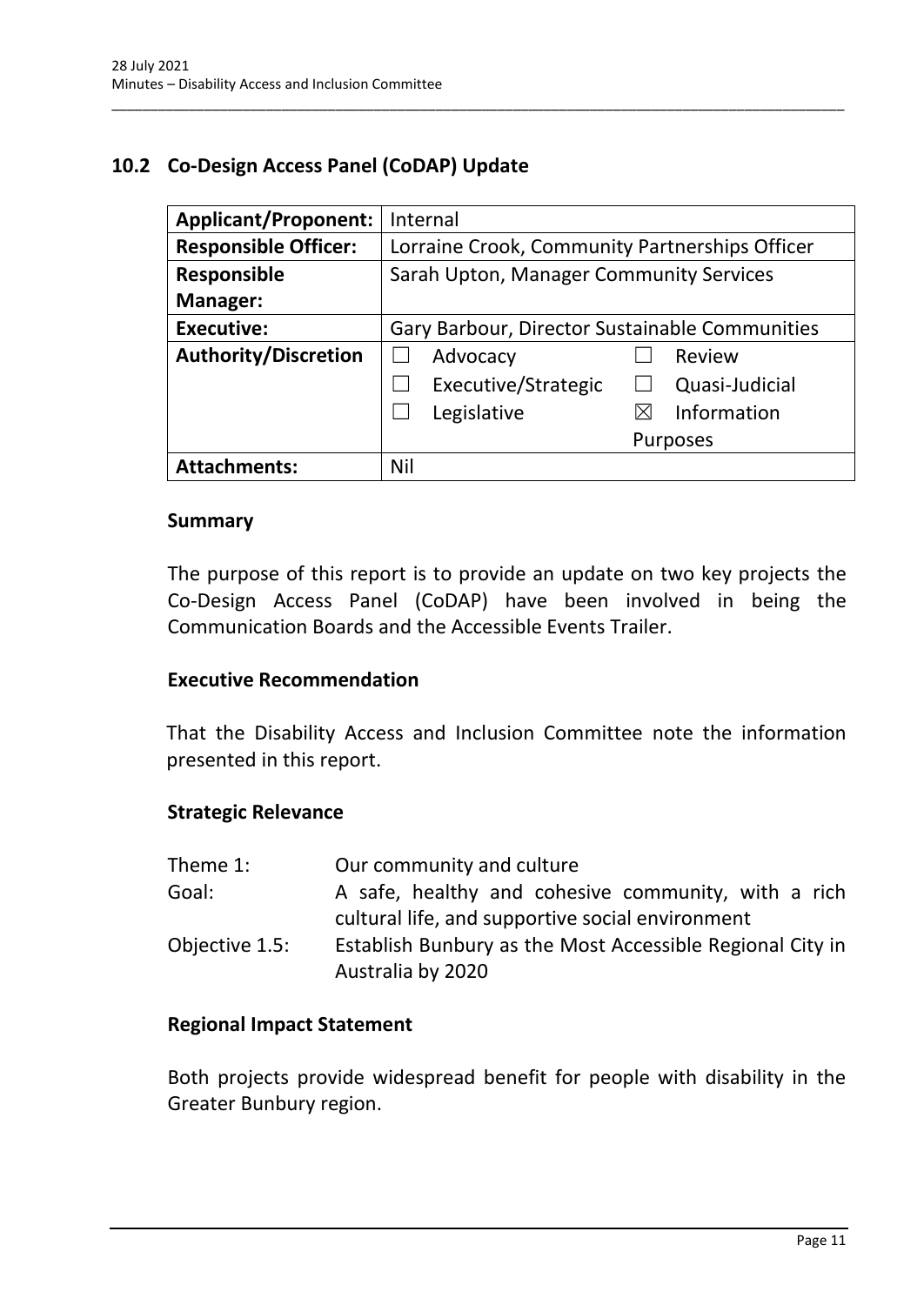# **Background**

The Co-Design Access Panel (CoDAP) has completed its first two-year tenure having been established in July 2019. The CoDAP was established out of the recommendations of the MARCIA report which was adopted by Council in 2018 (Council Decision 194/18). CoDAP seeks to provide access and inclusion advice at the concept and development phase of relevant City of Bunbury projects and has a primary focus on the built environment, parks and open spaces.

\_\_\_\_\_\_\_\_\_\_\_\_\_\_\_\_\_\_\_\_\_\_\_\_\_\_\_\_\_\_\_\_\_\_\_\_\_\_\_\_\_\_\_\_\_\_\_\_\_\_\_\_\_\_\_\_\_\_\_\_\_\_\_\_\_\_\_\_\_\_\_\_\_\_\_\_\_\_\_\_\_\_\_\_\_\_\_\_\_\_\_\_\_\_\_

Since July 2019 CoDAP has consulted on several City of Bunbury projects, including the Youth Precinct and external projects including the Department of Conservation, Biodiversity and Attractions Mangrove Cove development and the Southern Ports Authority Outer Harbour accessible fishing jetty.

#### **Council Policy Compliance**

The DAIC operates under the Council's Code of Conduct.

The City's DAIP commitments are outlined in the Access and Inclusion Council Policy.

## **Legislative Compliance**

*Disability Services Act 1993 (amended 2004) Local Government Act 1995*

## **Officer Comments**

CoDAP has recently been consulted on two innovative projects currently being developed:

1. Communication Boards

Two community members approached the City to install communication boards in City playgrounds and facilities. These communication boards utilise Boardmaker, an evidence-based alternative communication system to enhance communication opportunities for children with limited or non-verbal communication capacity. The boards provide the child a means to communicate their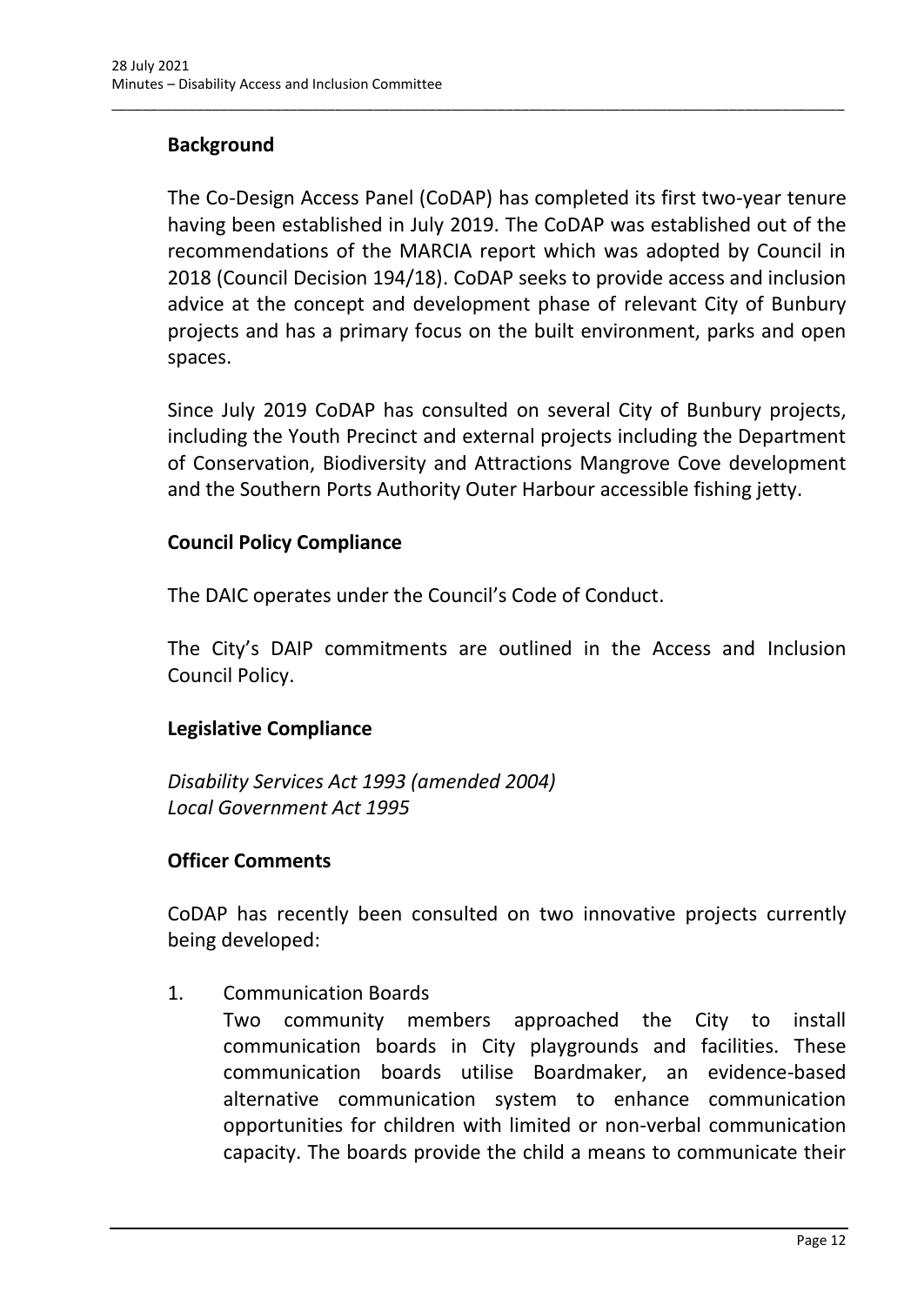needs to provide a more typical play experience and to communicate with other people and children around them.

\_\_\_\_\_\_\_\_\_\_\_\_\_\_\_\_\_\_\_\_\_\_\_\_\_\_\_\_\_\_\_\_\_\_\_\_\_\_\_\_\_\_\_\_\_\_\_\_\_\_\_\_\_\_\_\_\_\_\_\_\_\_\_\_\_\_\_\_\_\_\_\_\_\_\_\_\_\_\_\_\_\_\_\_\_\_\_\_\_\_\_\_\_\_\_

The CoDAP provided feedback on the draft design and concept of the communication boards. The design is now being finalised and installation is planned for September 2021.

The boards will be trialled in two City of Bunbury playgrounds  $-$ Koombana Bay and Big Swamp playgrounds. Upon review of the trial, the City will look to support an expansion to relevant playgrounds and City facilities.

This is the first trial of this kind in Western Australia, based on a similar project in Queensland.

2. Accessible Events Trailer

The City is working in collaboration with Enable WA to support event organisers to deliver more accessible and inclusive events through the provision of an accessible events trailer.

CoDAP was consulted on the trailer concept and asked to provide feedback on proposed equipment. Some of the proposed equipment includes kerb ramps, parking signage and portable tactiles.

The City intends to repurpose its current events trailer (previously used for traffic management however currently underutilised) and provide it to Enable WA to use for this initiative. In addition, the City will provide a safe place to store the trailer, proposed to be Hay Park Multi-Sports Pavilion carpark and equipment to be used in the trailer, such as mobi-matting and beach wheelchairs.

The trailer will be free for community groups to use with Enable WA taking sole responsibility for the ownership and administration.

As CoDAP has completed its first two-year tenure, nominations for panel members will be invited in late 2021.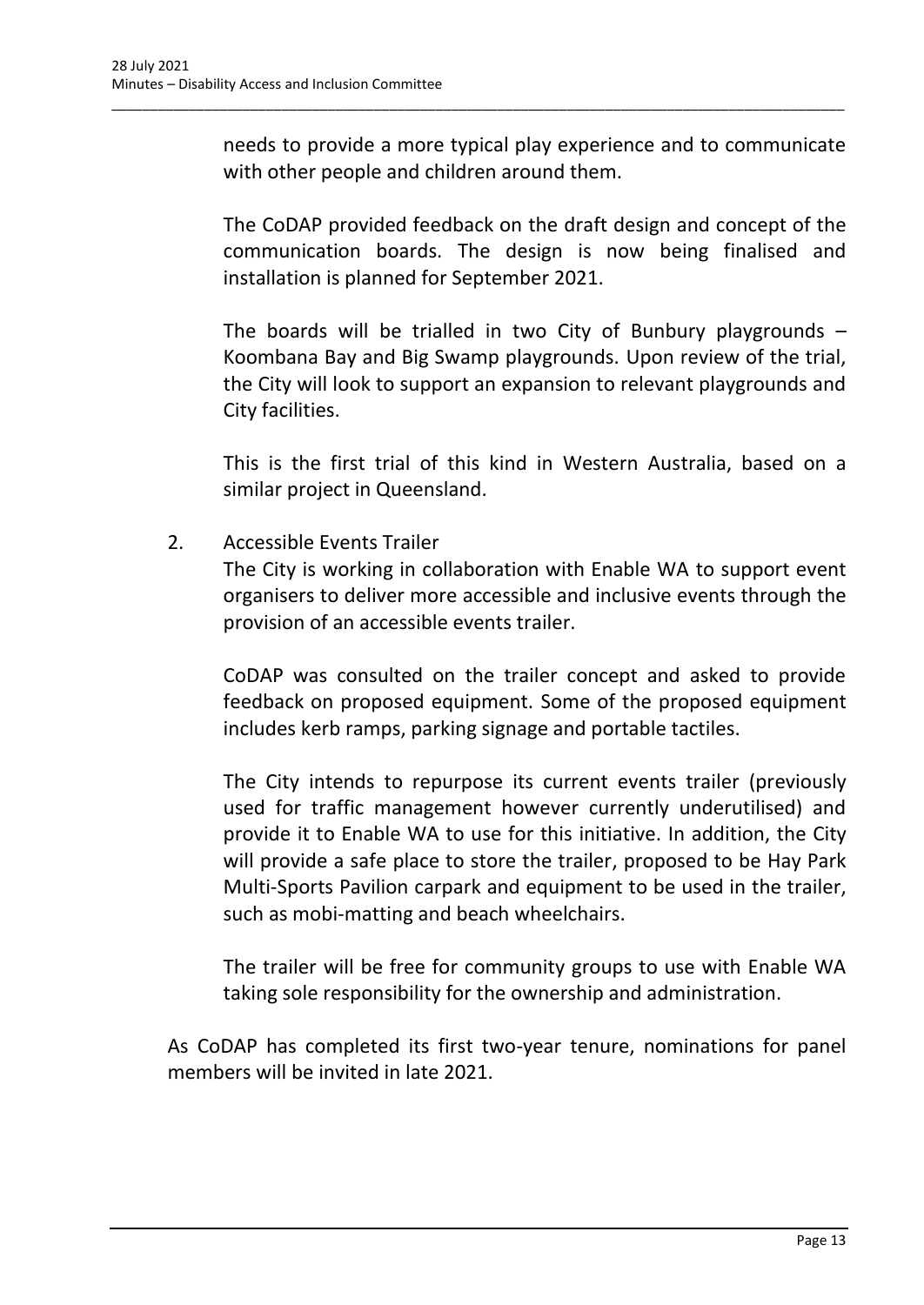## **Analysis of Financial and Budget Implications**

There are no financial or budgetary implications impacting from the recommendations of this report.

\_\_\_\_\_\_\_\_\_\_\_\_\_\_\_\_\_\_\_\_\_\_\_\_\_\_\_\_\_\_\_\_\_\_\_\_\_\_\_\_\_\_\_\_\_\_\_\_\_\_\_\_\_\_\_\_\_\_\_\_\_\_\_\_\_\_\_\_\_\_\_\_\_\_\_\_\_\_\_\_\_\_\_\_\_\_\_\_\_\_\_\_\_\_\_

#### **Community Consultation**

Not applicable

#### **Councillor/Officer Consultation**

Not applicable

#### **Applicant Consultation**

Not applicable

#### **Timeline: Council Decision Implementation**

The projects identified in the report are ongoing and updates will be provided at the next DAIC meeting.

## **Outcome of the Meeting held 28 July 2021**

The recommendation (as printed) was moved Jessica Te Ngaio, seconded Charmaine Herbst.

The Presiding Member put the motion to the vote and it was adopted unanimously to become the Committee's decision on the matter.

#### **Committee Decision**

That the Disability Access and Inclusion Committee note the information presented in this report.

CARRIED 5 votes "for" / Nil votes "against"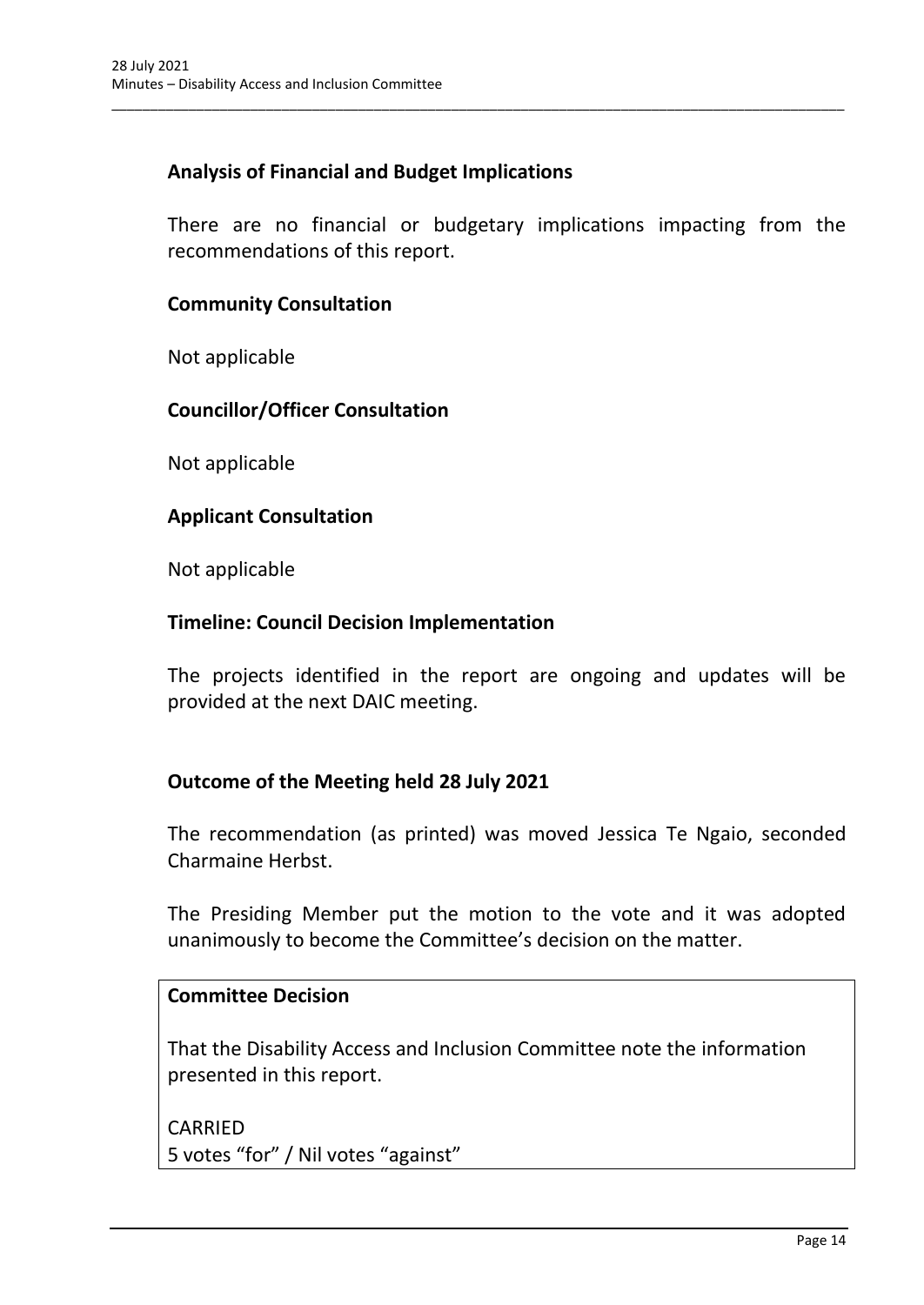#### <span id="page-17-0"></span>**10.3 DAIC Nominations 2021**

| <b>Applicant/Proponent:</b> | Internal                                       |
|-----------------------------|------------------------------------------------|
| <b>Responsible Officer:</b> | Lorraine Crook, Community Partnerships Officer |
| <b>Responsible</b>          | Sarah Upton, Manager Community Services        |
| Manager:                    |                                                |
| <b>Executive:</b>           | Gary Barbour, Director Sustainable Communities |
| <b>Authority/Discretion</b> | Advocacy<br>Review                             |
|                             | Executive/Strategic<br>Quasi-Judicial          |
|                             | Legislative<br>Information                     |
|                             | <b>Purposes</b>                                |
| <b>Attachments:</b>         | Nil                                            |

\_\_\_\_\_\_\_\_\_\_\_\_\_\_\_\_\_\_\_\_\_\_\_\_\_\_\_\_\_\_\_\_\_\_\_\_\_\_\_\_\_\_\_\_\_\_\_\_\_\_\_\_\_\_\_\_\_\_\_\_\_\_\_\_\_\_\_\_\_\_\_\_\_\_\_\_\_\_\_\_\_\_\_\_\_\_\_\_\_\_\_\_\_\_\_

#### **Summary**

The purpose of this report is to advise that due to local government elections being held in October 2021, all Council Committee positions become vacant.

#### **Executive Recommendation**

That the Disability Access and Inclusion Committee (DAIC) note the information presented in this report.

#### **Strategic Relevance**

| Theme 1:       | Our community and culture                                                                               |
|----------------|---------------------------------------------------------------------------------------------------------|
| Goal:          | A safe, healthy and cohesive community, with a rich<br>cultural life, and supportive social environment |
| Objective 1.5: | Establish Bunbury as the Most Accessible Regional City in<br>Australia by 2020                          |

#### **Regional Impact Statement**

The DAIC provides opportunity for community members to make decisions that benefit Bunbury through the provision of accessible and inclusive facilities, open spaces, programs and services. This contributes to Bunbury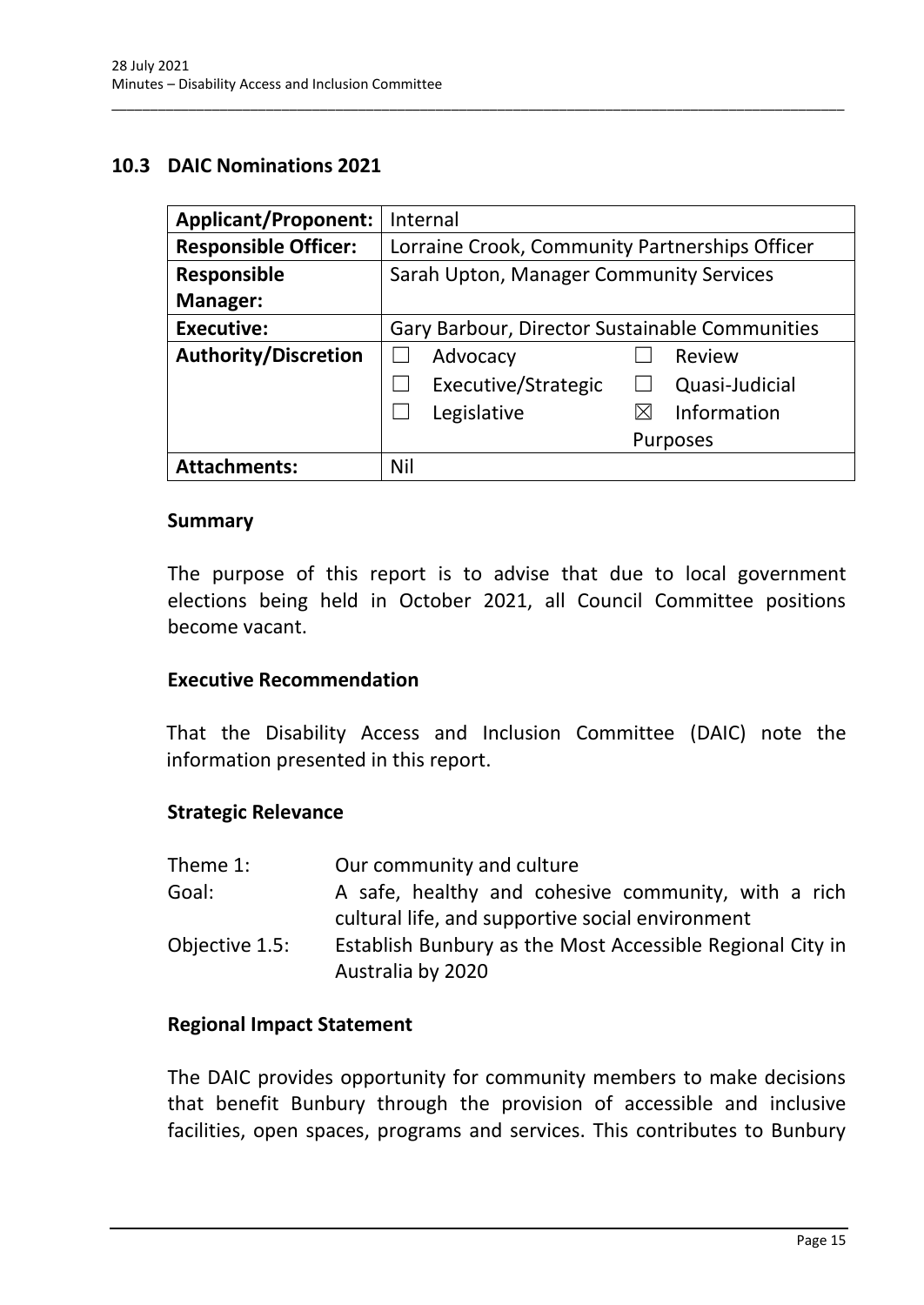being a welcoming and inclusive city for residents and visitors to the Bunbury Geographe region.

\_\_\_\_\_\_\_\_\_\_\_\_\_\_\_\_\_\_\_\_\_\_\_\_\_\_\_\_\_\_\_\_\_\_\_\_\_\_\_\_\_\_\_\_\_\_\_\_\_\_\_\_\_\_\_\_\_\_\_\_\_\_\_\_\_\_\_\_\_\_\_\_\_\_\_\_\_\_\_\_\_\_\_\_\_\_\_\_\_\_\_\_\_\_\_

## **Background**

Council elections will occur in October 2021 which means all Committees of Councils will spill and re-elect for all positions. The current DAIC is now coming to the end of its two-year tenure, with the 28 July 2021 meeting being the final meeting before the election.

## **Council Policy Compliance**

The DAIC operates under the Council's Code of Conduct.

The City's DAIP commitments are outlined in the Access and Inclusion Council Policy.

## **Legislative Compliance**

*Disability Services Act 1993 (amended 2004) Local Government Act 1995*

## **Officer Comments**

The DAIC provides an opportunity for community members with lived experience of disability to oversee the implementation and review of the City's Disability Access and Inclusion Plan and MARCIA initiatives.

Current Committee members are welcome to re-apply for their position on the DAIC for the next round.

The City would like to thank all members for their contribution over the last two years and wish them all the best for their future endeavours.

## **Analysis of Financial and Budget Implications**

There are no financial or budgetary implications impacting from the recommendations of this report.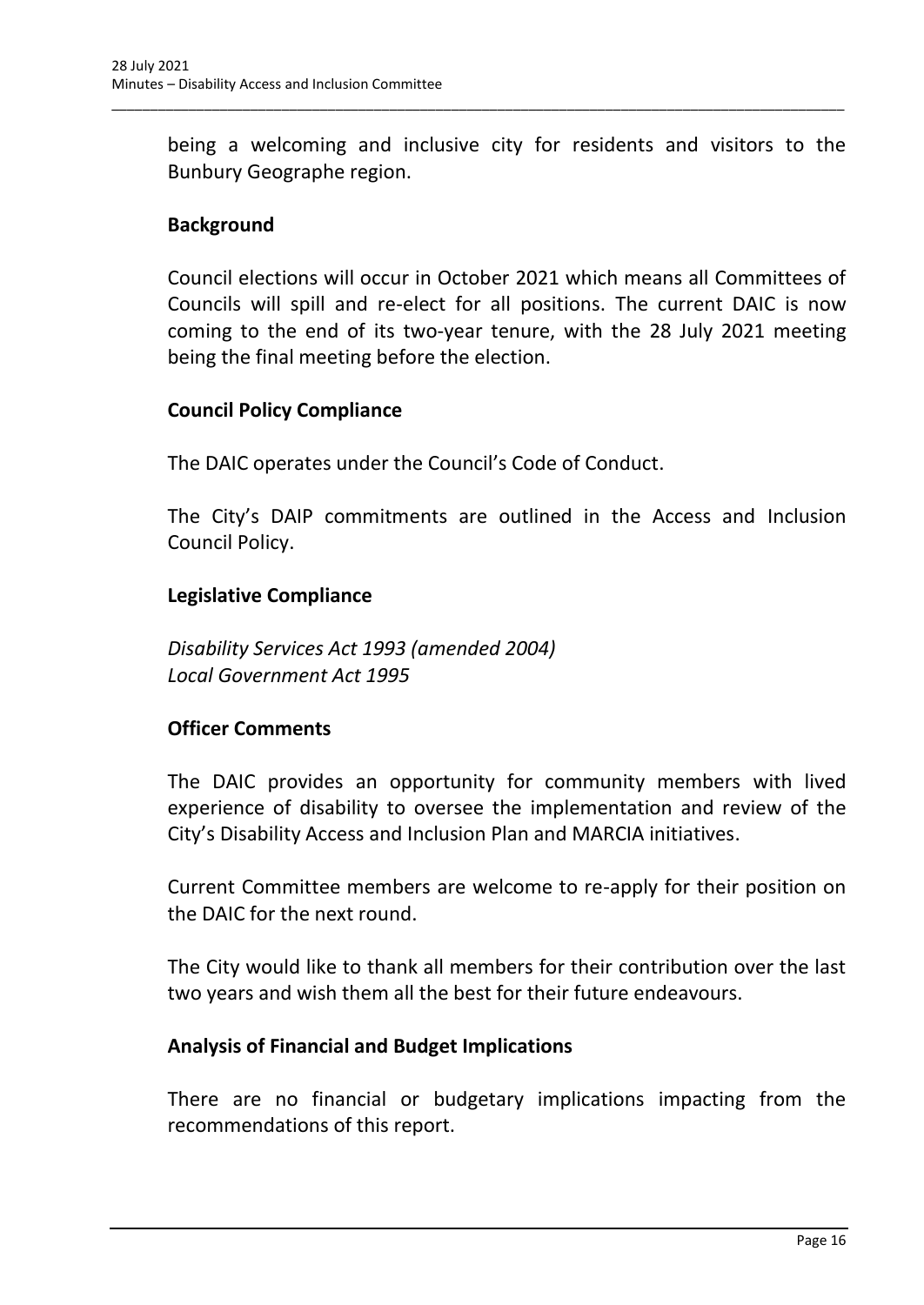#### **Community Consultation**

Not applicable

## **Councillor/Officer Consultation**

Not applicable

#### **Applicant Consultation**

Not applicable

#### **Timeline: Council Decision Implementation**

Membership on the Committee, including Elected Member representation should be determined within two Ordinary Council Meetings from the Local Government Elections.

\_\_\_\_\_\_\_\_\_\_\_\_\_\_\_\_\_\_\_\_\_\_\_\_\_\_\_\_\_\_\_\_\_\_\_\_\_\_\_\_\_\_\_\_\_\_\_\_\_\_\_\_\_\_\_\_\_\_\_\_\_\_\_\_\_\_\_\_\_\_\_\_\_\_\_\_\_\_\_\_\_\_\_\_\_\_\_\_\_\_\_\_\_\_\_

## **Outcome of the Meeting held 28 July 2021**

The recommendation (as printed) was moved Jessica Te Ngaio, seconded Charmaine Herbst.

The Presiding Member put the motion to the vote and it was adopted unanimously to become the Committee's decision on the matter.

#### **Committee Decision**

That the Disability Access and Inclusion Committee (DAIC) note the information presented in this report.

CARRIED

5 votes "for" / Nil votes "against"

Cr Turner and Cr Steck thanked the Committee Members and staff and encouraged Committee Members to reapply for the new term.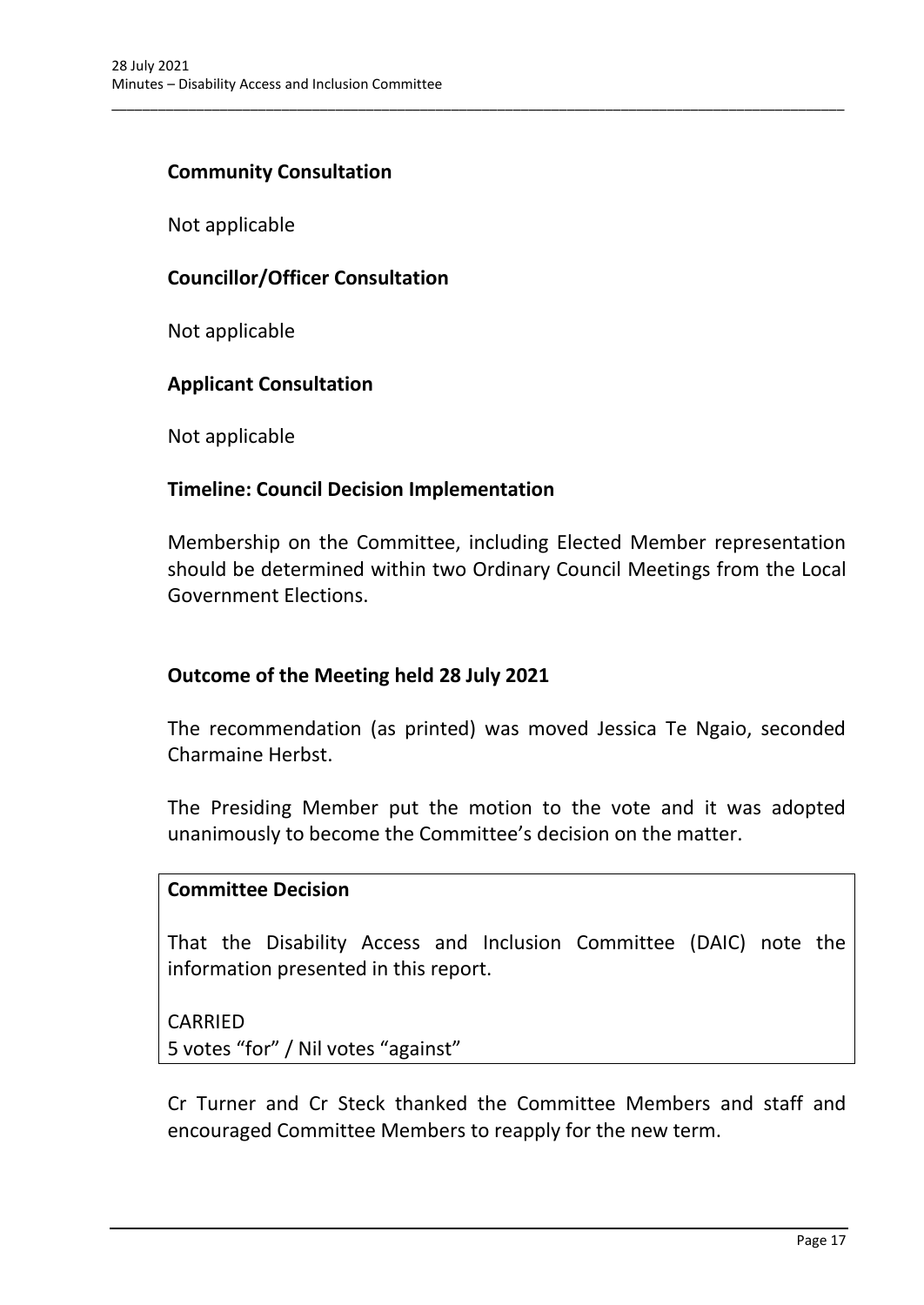# <span id="page-20-0"></span>**11. Applications for Leave of Absence**

Nil

# <span id="page-20-1"></span>**12. Questions from Members**

#### <span id="page-20-2"></span>**12.1 Response to Previous Questions from Members taken on Notice**

\_\_\_\_\_\_\_\_\_\_\_\_\_\_\_\_\_\_\_\_\_\_\_\_\_\_\_\_\_\_\_\_\_\_\_\_\_\_\_\_\_\_\_\_\_\_\_\_\_\_\_\_\_\_\_\_\_\_\_\_\_\_\_\_\_\_\_\_\_\_\_\_\_\_\_\_\_\_\_\_\_\_\_\_\_\_\_\_\_\_\_\_\_\_\_

Nil

#### <span id="page-20-3"></span>**12.2 Questions from Members**

Cr Turner asked whether the Committee could look at offering an incentive to shop owners to make their shops more accessible.

Cr Steck asked whether clip-on ramps could be considered.

The Director Sustainable Communities advised that the biggest challenge was the fact that Victoria Street is full of heritage buildings. Once a business changes the fabric of the building, they are then required to upgrade which is costly.

Danika Wellington, Senior Community Partnerships Officer noted that Lorraine Crook, Community Partnerships Officer- Inclusion would be focussing on working more with shop owners to increase accessibility.

Cr Turner noted that the area used for elections and COVID-19 vaccinations at the Homemaker Centre were not accessible. She asked whether the City could require this.

The Director Sustainable Communities advised that this was private property and the City cannot require that this be made more accessible.